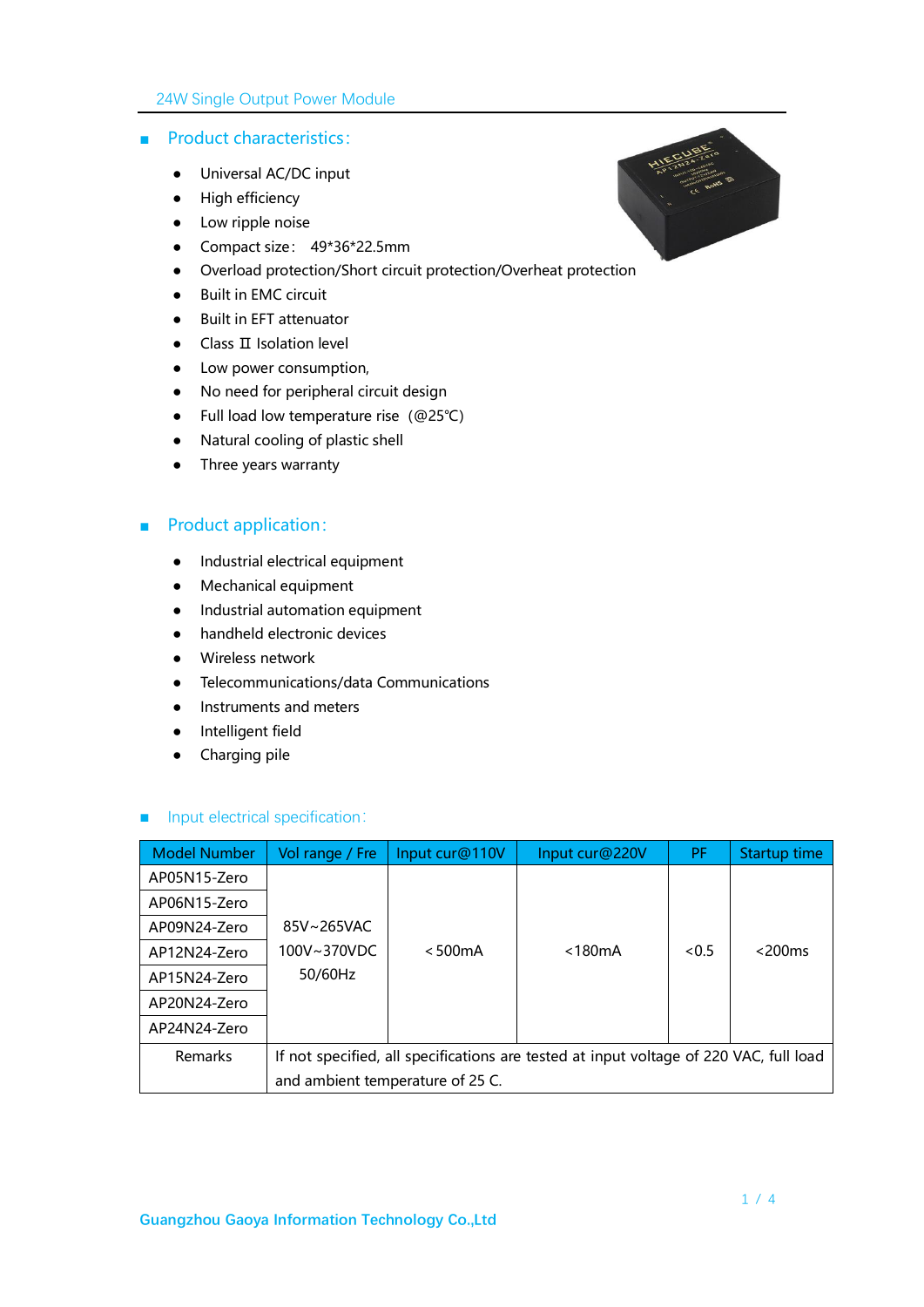# 24W Single Output Power Module

| <b>Model Number</b> | Voltage                                                                                | Current             | Rated power | <b>Effic</b> | <b>Vol accuracy</b> |
|---------------------|----------------------------------------------------------------------------------------|---------------------|-------------|--------------|---------------------|
|                     |                                                                                        |                     |             | (Typ)        |                     |
| AP05N15-Zero        | 5V                                                                                     | 3000mA              |             | 80%          |                     |
| AP06N15-Zero        | 6V                                                                                     | 2600mA              | 15W         | 82%          |                     |
| AP09N24-Zero        | 9V                                                                                     | 2700 <sub>m</sub> A |             | 84%          |                     |
| AP12N24-Zero        | 12V                                                                                    | 2000 <sub>m</sub> A |             | 87%          | ±1%                 |
| AP15N24-Zero        | 15V                                                                                    | 1600 <sub>m</sub> A | 24W         | 88%          |                     |
| AP20N24-Zero        | <b>20V</b>                                                                             | 1200 <sub>m</sub> A |             | 88%          |                     |
| AP24N24-Zero        | 24V                                                                                    | 1000mA              |             | 89%          |                     |
| <b>Remarks</b>      | If not specified, all specifications are tested at input voltage of 220 VAC, full load |                     |             |              |                     |
|                     | and ambient temperature of 25 C.                                                       |                     |             |              |                     |

# ■ Output electrical specifications:

# ■ Ripple and Noise Characteristics:

| <b>Model Number</b>                                | 20M Bandwidth / ripple noise                                                                 |                   | 200MBandwidth / ripple noise |                   |  |
|----------------------------------------------------|----------------------------------------------------------------------------------------------|-------------------|------------------------------|-------------------|--|
|                                                    | (Peak to peak value)                                                                         |                   | (Peak to peak value)         |                   |  |
|                                                    | <b>Typ</b>                                                                                   | <b>Max</b>        | <b>Typ</b>                   | <b>Max</b>        |  |
| AP05N15-Zero                                       | 20 <sub>m</sub> V                                                                            | 40 <sub>m</sub> V | 40 <sub>mV</sub>             | 70 <sub>m</sub> V |  |
| AP06N15-Zero                                       | 20 <sub>m</sub> V                                                                            | 46mV              | 40 <sub>m</sub> V            | 70 <sub>m</sub> V |  |
| AP09N24-Zero                                       | 20mV                                                                                         | 46mV              | 40 <sub>m</sub> V            | 70 <sub>m</sub> V |  |
| AP12N24-Zero                                       | 20 <sub>m</sub> V                                                                            | 30 <sub>m</sub> V | 45mV                         | 70 <sub>m</sub> V |  |
| AP15N24-Zero                                       | 20 <sub>m</sub> V                                                                            | 30 <sub>mV</sub>  | 45mV                         | 70 <sub>m</sub> V |  |
| AP20N24-Zero                                       | 40 <sub>m</sub> V                                                                            | 70mV              | 46mV                         | 85mV              |  |
| AP24N24-Zero                                       | 40 <sub>m</sub> V                                                                            | 70 <sub>m</sub> V | 46mV                         | 85mV              |  |
|                                                    | If not specified, all specifications are tested at input voltage of 220 VAC, full load<br>1. |                   |                              |                   |  |
| <b>Remarks</b><br>and ambient temperature of 25 C. |                                                                                              |                   |                              |                   |  |
|                                                    | The oscilloscope for testing: <tektronix-tds2022c>.<br/>2.</tektronix-tds2022c>              |                   |                              |                   |  |

#### ■ EMC characteristic:

| <b>EMC</b> chara | <b>Test items</b>          | <b>Testing standard</b>                           |  |  |  |
|------------------|----------------------------|---------------------------------------------------|--|--|--|
|                  | Conducted disturbance (CE) | <b>CLASSB</b><br>EN 55032: 2015                   |  |  |  |
| EMI              | Radiation disturbance (RE) | EN 55032: 2015<br><b>CLASSB</b>                   |  |  |  |
|                  | fluctuation & flicker      | EN 61000-3-3:2013                                 |  |  |  |
|                  | Electrostatic discharge    | EN 61000-4-2:2009 Contact $\pm$ 4KV Air $\pm$ 8KV |  |  |  |
| <b>EMS</b>       | Radiated immunity          | EN 61000-4-3:2006 +A1: 2008+A2:2010               |  |  |  |
|                  | Pulse group immunity       | EN 61000-4-4:2012                                 |  |  |  |
|                  | Surge immunity             | EN 61000-4-5:2014                                 |  |  |  |
|                  | CE immunity                | EN 61000-4-6: 2014                                |  |  |  |
|                  | Voltage sags               | EN 61000-4-11: 2017                               |  |  |  |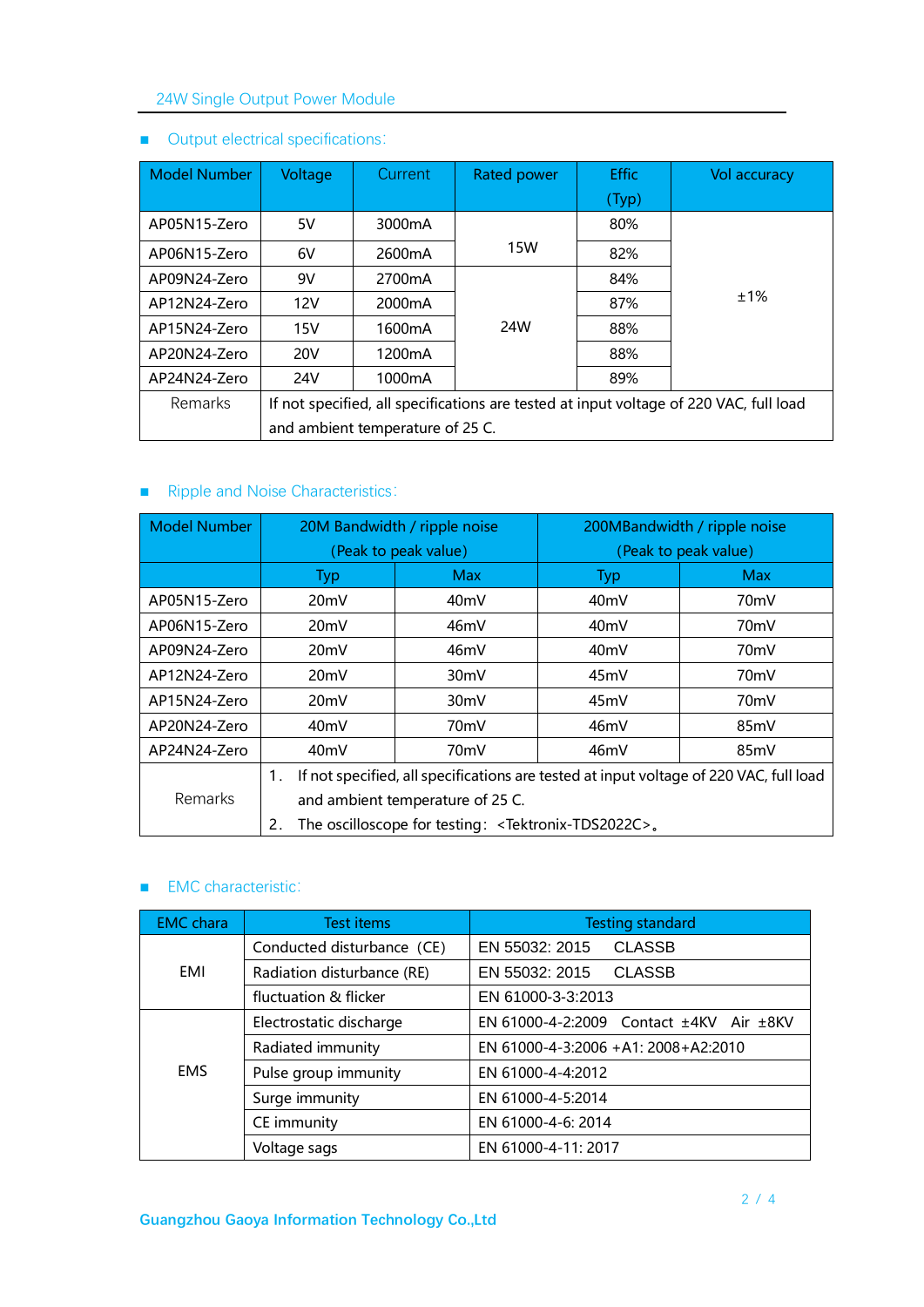### 24W Single Output Power Module

### ■ General characteristics:

| <b>Item</b>              | <b>Working Conditions @ Conclusion</b>                   |  |  |  |
|--------------------------|----------------------------------------------------------|--|--|--|
| Fre                      | 65KHz                                                    |  |  |  |
| Short circuit protection | Long-term short circuit, self-recovery                   |  |  |  |
| Overload protection      | > Load150%, self-recovery                                |  |  |  |
| Overheat protection      | Surface temperature > $90^{\circ}C$ ( $\pm 4^{\circ}C$ ) |  |  |  |
| withstand voltage test   | Input-Output 3000VAC /1min                               |  |  |  |
| Working temperature      | $-40 \sim 70^{\circ}$ C                                  |  |  |  |
| Weight                   | $76q(\pm 2q)$                                            |  |  |  |
| <b>Size</b>              | 49*36*22.5mm                                             |  |  |  |
| Shell material           | High Temperature Resistant Plastic Shell                 |  |  |  |
| Cooling mode             | Natural cooling                                          |  |  |  |
| Safety grade             | $CLASS$ $\Pi$                                            |  |  |  |

### ■ Design reference circuit:

1. Typical application circuit:



# 2. EMC enhanced recommendation circuit:



| Model<br><b>Number</b> | <b>FUSE</b> | <b>NTC</b> | C <sub>2</sub> | <b>RVD</b> | <b>LCM</b>       | C3, C4 | C <sub>1</sub> |
|------------------------|-------------|------------|----------------|------------|------------------|--------|----------------|
| AP05N15-Zero           |             |            |                |            |                  |        |                |
| AP06N15-Zero           |             |            |                |            |                  |        |                |
| AP09N24-Zero           |             |            |                |            |                  |        |                |
| AP12N24-Zero           | 2A/250VAC   | 10D-11     | $0.2$ uF       | 14D471K    | <b>UU9.8</b>     | 222M   | CBB 电容         |
| AP15N24-Zero           |             |            | 275VAC         |            | 60 <sub>mH</sub> | 250V   | 104/50V        |
| AP20N24-Zero           |             |            |                |            |                  |        |                |
| AP24N24-Zero           |             |            |                |            |                  |        |                |